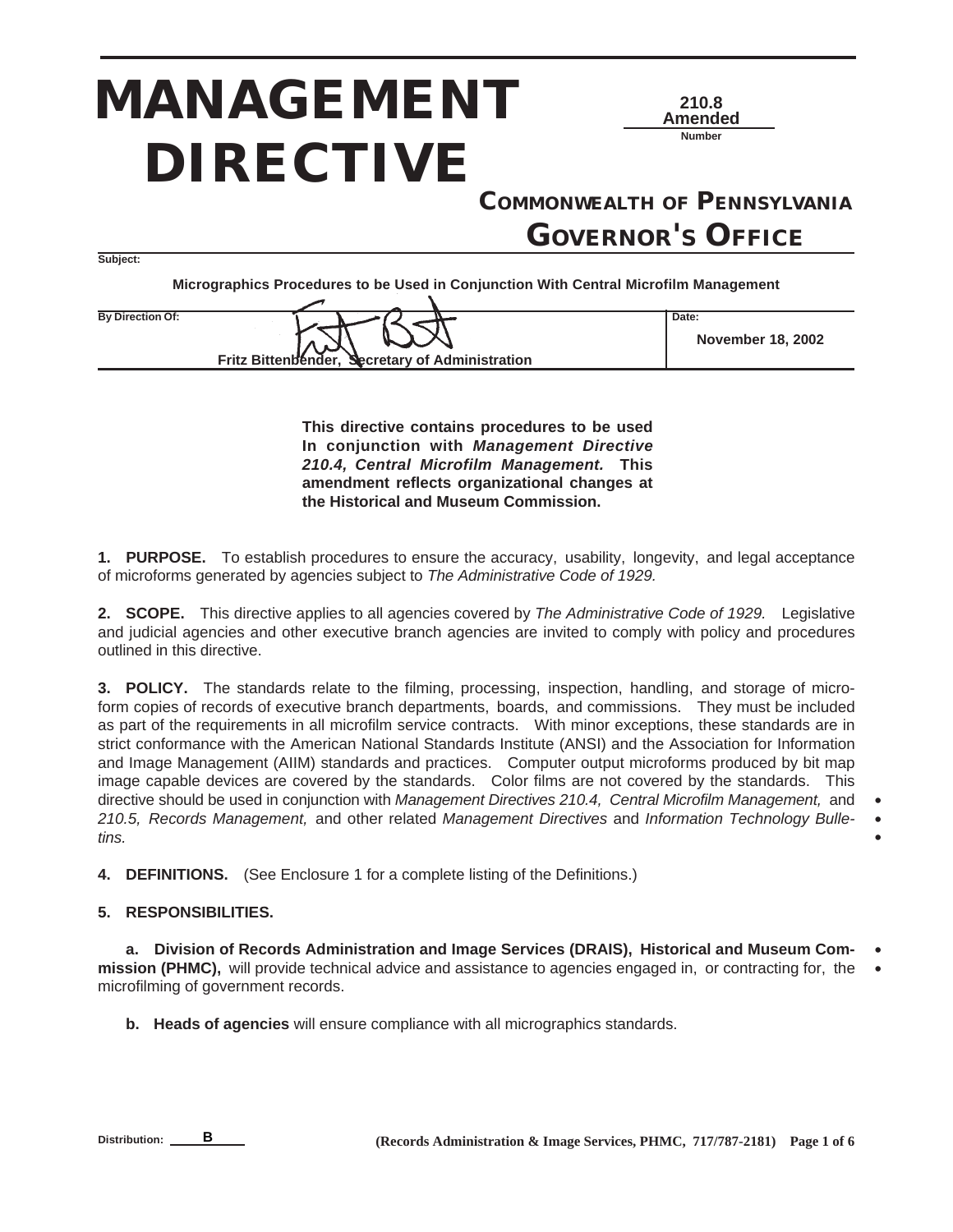# **6. PROCEDURES.**

**•**

# **a. When a microform copy is to serve as, or in place of, the original record or to serve as a security copy of the original record, the following general standards shall apply:**

**(1)** Microimages, including the generation intended for use by office staff or the general public, should contain all of the recorded information shown on the originals and shall be able to serve the purpose for which the original records were created or maintained. Microimages should be free of obstructions, shadows, or glare which impair the legibility of a document.

**(2)** Microimages of the records must be arranged, identified, and indexed so that any individual document or component of the records can be located with reasonable ease.

# **b. Creation of archival security microfilm copies of permanent records.**

**(1)** All state agencies, boards, or commissions covered by The Administrative Code of 1929, engaged in, or contracting for, the microfilming of permanent records must provide for the creation of an archival security microfilm copy of such records.

**(2)** Permanent records are those scheduled for permanent retention by the creating/administering agency or appraised as being permanently valuable by the Historical and Museum Commission's Division of Archival and Records Management Services (DARMS).

**(3)** An archival security microfilm copy is a copy which is created, used, inspected, and stored in conformance with standards for archival security microfilm.

**(4)** The original camera film (Master Negative) of records scheduled for permanent retention should never be used for reference purposes and should normally be designated as the archival security microfilm copy. Silver-gelatin duplicate negatives or silver-gelatin duplicate positives that meet appropriate standards may serve as the security copy, if necessary. If the original camera film is to be jacketed or cut for aperture cards, an uncut duplicate roll of silver halide film that meets the appropriate standards for security film should be made and designated as the official security copy. State agencies employing systems that do not produce an original silver-gelatin microfilm which meets permanency standards should make a silver-gelatin duplicate negative or silver-gelatin duplicate positive which meets these standards.

# **c. Film stock, processing, and quality standards for archival security microfilm copies.**

**(1) Film Stock.** Safety photographic film as specified in ANSI/NAPM IT9.1 and ANSI/NAPM IT9.6 having a maximum life expectancy (LE) rating of 500.

**(2) Density.** Background densities of negative-appearing archival security microfilm copies shall, where possible, be between 0.9 and 1.2. In certain instances, some poor-contrast documents may require lower densities in order to make the entire image legible and reproducible as mentioned in ANSI/AIIM MS23-1998, Practice for Operational Procedures/Inspection and Quality Control of First-Generation Silver-Gelatin Microfilm of Documents. Densities of computer output microfilm produced by bit map image capable devices should be adequate and uniform. All information must be reproduced accurately and completely so that its use will not be impaired. Computer output microforms produced by bit map image capable devices must meet all appropriate density standards. Background density on positive-appearing negative camera film shall not exceed 0.35. The density of silver duplicate positives designated as the security copy shall be between 0.04 and 0.20 where possible. Background density of Computer-Output Silver-Gelatin (1N) Microfilm (full reversal) shall, where possible, be between 1.5 and 1.8 (1.8 preferred).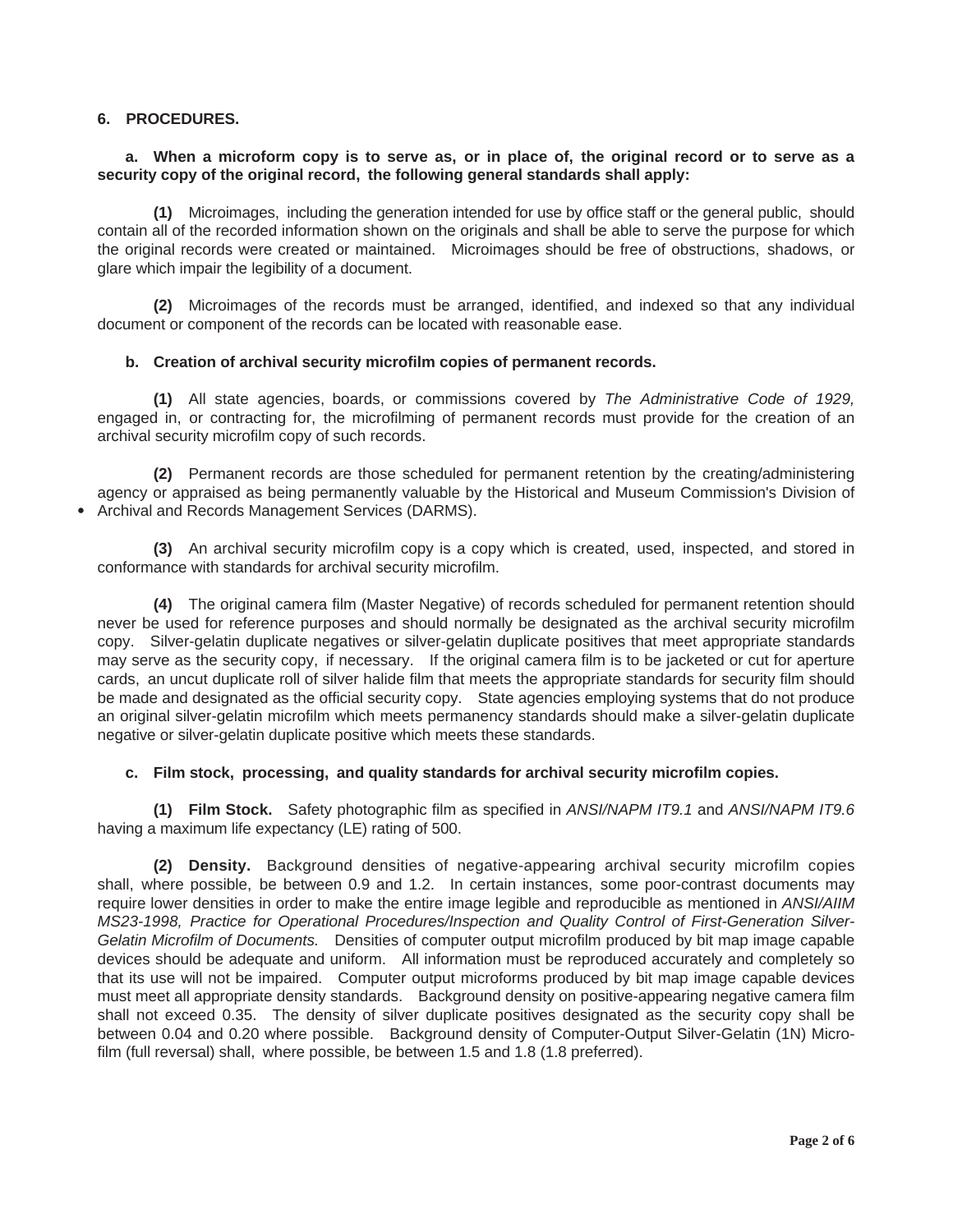**(3) Base-plus-fog density.** The base-plus-fog density of unexposed, processed, clear-based film should not exceed 0.10. When a tinted-base film is used, the density will increase by 0.10 or 0.20 which must be added to the 0.10 value. The use of tinted, high fog base films is not recommended.

**(4) Resolution.** A minimum resolution of 90 lines per millimeter must be obtained regardless of reduction ratio used or the type of camera used, and the 4.0 pattern should be resolved. In cases where computer output microforms are produced by bit map image capable devices, measurement of resolution and quality of the film is in dots per inch (dpi). Computer output microforms must meet all appropriate resolution standards to assure that a paper print made from the third-generation microfilm copy will be able to serve the same purpose as that for which the original records were created.

**(5) Residual thiosulfate.** Residual thiosulfate ion concentration must be greater than zero but should not exceed 0.014 grams per square meter in a clear area in accordance with ANSI/NAPM IT9.1-1996.

# **d. Identification and technical targets for source document microfilming.**

**(1)** All roll microfilm must include targets which adequately identify the records and targets needed to check for compliance with resolution requirements. A blank, white sheet of paper should be photographed at the beginning of each roll to test the uniformity of the illumination and the cleanliness of the camera's optical system. Resolution test targets should be filmed near the beginning and end of each roll. Targets used must be either the NIST SRM 1010A Microcopy Resolution Test Chart or an equivalent for planetary cameras such as the AIIM X303 test chart and the AIIM X112 (plastic target) or AIIM X113 (paper target) or their equivalents for rotary cameras. Do not use photostatic or electrostatic copies of resolution charts.

**(2)** Identification targets must state the name of the executive branch department, board, commission, or agency; title of the records custodian responsible for the records at the time of filming; reduction ratio; and record series title, dates, and such volumes or serial numbers needed to clearly identify the records. Each roll should end with a declaration by the camera operator. The declaration must include the operator's signature, date the declaration was filmed, and restatement of records filmed. Retakes and retake targets should normally be spliced onto the beginning of the roll in which the errors occurred, preceding the start target. The use of intelligent/blip encoded microfilm may necessitate the use of different retake procedures.

- **(3)** Filming sequence should be:
	- **(a)** blank white sheet of paper;
	- **(b)** start target;
	- **(c)** roll number target;
	- **(d)** resolution test target;
	- **(e)** reduction ratio target;
	- **(f)** state agency and record series identification target(s);

**(g)** if applicable, "continued from preceding roll" target-instances where volume is filmed on more than one roll;

**(h)** the text;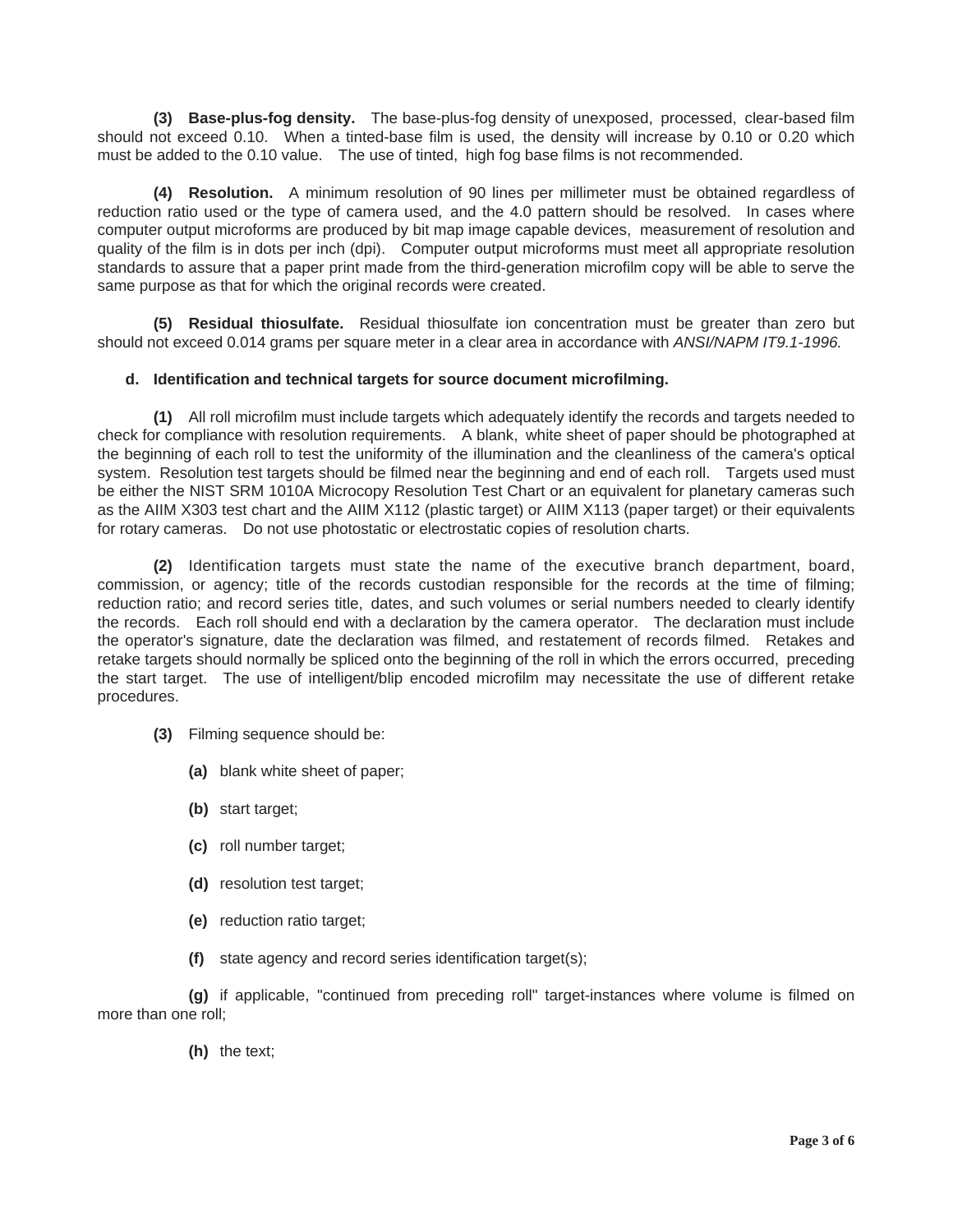**(i)** if end of book, film "end of volume" target – if not end of volume, but end of roll coming, film "continued on next roll" target;

**(j)** if end of roll, film the declaration by the camera operator, the resolution target, and the "end of roll" target.

**e. Splices.** Splicing of archival security microfilm rolls should be avoided, but if splicing is necessary, care should be taken to keep the number of splices to a maximum of four per roll. Ultrasonic splicing meets standards for polyester base film.

# **f. Quality control practices and procedures.**

**(1)** Procedures to be followed in establishing and operating a microfilm quality control program should conform to appropriate recommendations contained in ANSI/AIIM MS23-1998, Practice for Operational Procedures/Inspection and Quality Control of First-Generation Silver-Gelatin Microfilm of Documents. Each camera negative should be checked for proper identification targets, density, resolution, and visual defects. **• •**

**(2)** The ability of archival security microfilm copies of permanent records to serve as a substitute for the original records shall be adequately confirmed and documented. Quality control logs for such film must be maintained to document adherence to standards. At a minimum, quality control logs should verify the following:

**(a)** Images are legible and can serve the purposes for which the original records were created or maintained.

**(b)** Roll film contains all required informational and declaratory targets.

**(c)** Density readings were taken on a blank white sheet of paper at the beginning of the roll, and, at a minimum, on the background of document images at the beginning, middle, and end of each roll.

- **(d)** A base-plus-fog density reading (Dmin) for each roll.
- **(e)** The number of the pattern resolved from a reading of the resolution test chart.
- **(f)** The reduction ratio on each roll.

**•**

**(g)** Methylene blue tests are being done on a regular basis. Testing should be done by an outside laboratory at least once a month. Appropriate sample strips must be inspected within 14 days after processing. Certificates from the laboratory, documenting that the microfilm passed the methylene blue test, should be maintained along with the quality control logs. The certificates should include the name of the agency whose film was processed, processing date, date of methylene blue test, test results, processor used, and the signature of the person who did the test. Standard quality control log forms are available through the Historical and Museum Commission's Division of Records Administration and Image Services. Logs in any other format must be preapproved by that division.

**g. Formats and headings for unitized microfilm systems (aperture cards, microfiche, and jacketed film).** Unitized microfilm system records should be designed and administered so that the resulting microfilm file is an accurate representation of the original records. Any indexes, registers, or other finding aids should be microfilmed and located in a readily identifiable place within the collection of microfilmed records. Formats for microfiche should conform to ANSI/AIIM MS5. The data on heading or title areas on all microforms should be legible without magnification. The data should conform to ANSI/AIIM MS19**.**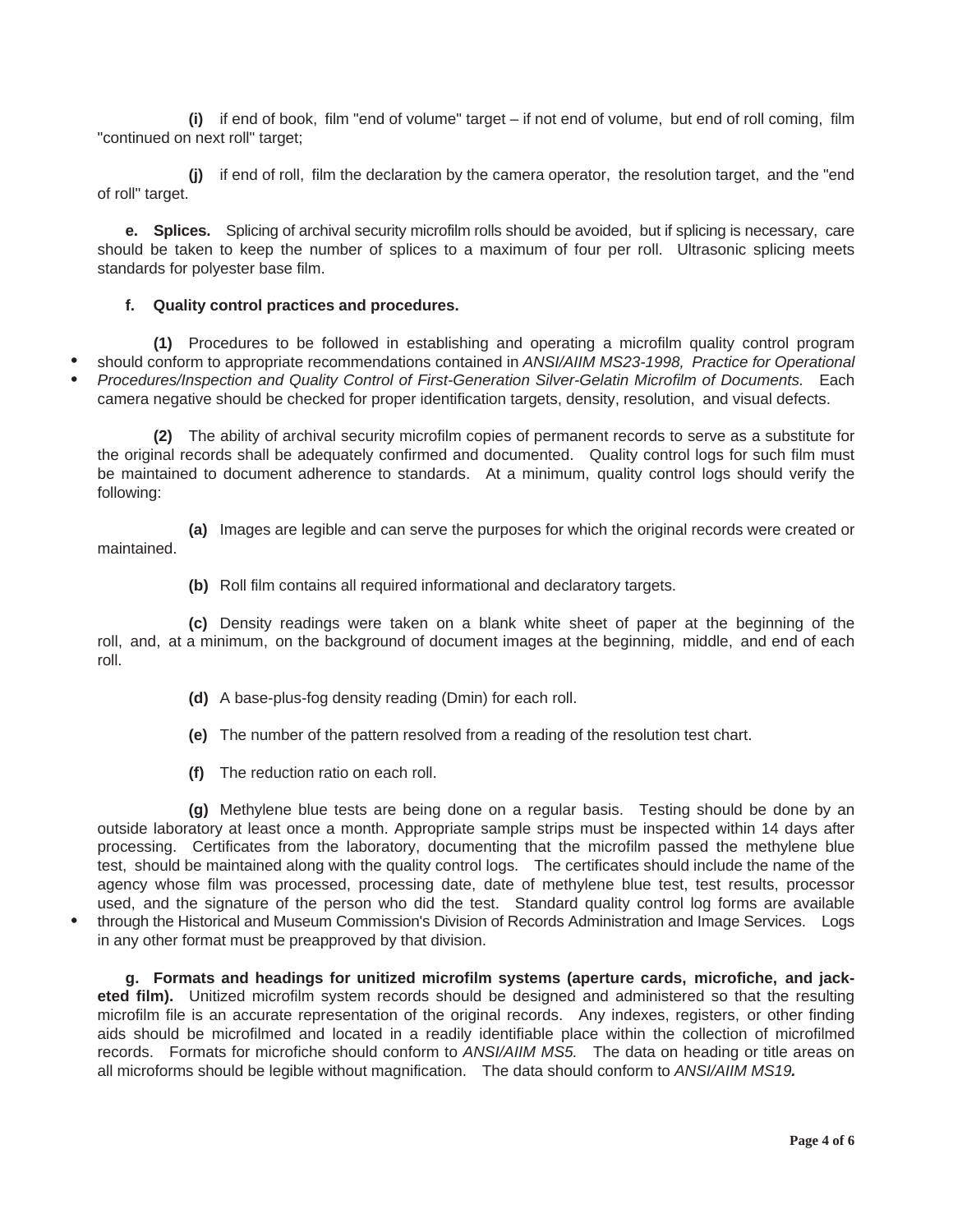**h. Computer Output Silver-Gelatin (1N) Microfilm procedures.** COM programs should conform to standards set down in ANSI/AIIM MS1-1996. Density of Computer Output Microfilm should be between 1.5 and 1.8 (full reversal).

**i. Storage-conditions for archival security microfilm copies of permanent records.** The security copy should be stored and inspected in conformance with ANSI/NAPM IT9.11-1993, ANSI/NAPM IT9.2, and ANSI/AIIM MS45.

**(1) Maximum** temperature should not exceed 21 degrees Celsius (69.8 degrees Fahrenheit) with a variation of no more than three degrees Celsius (five degrees Fahrenheit) within a 24-hour period.

**(2)** Relative humidity of 20 percent to 30 percent. Cycling of relative humidity should be no greater than plus or minus five percent over a 24-hour period.

**(3)** Air-conditioning with a filtration system should be utilized to remove gaseous impurities.

**(4)** Facility should provide protection from fire, theft, and natural disaster.

**(5)** The security microfilm copy should be maintained in a separate building from the user copy.

**(6)** Film should be stored in closed containers made of an inert material such as plastic, acid-free paper, or nonferrous metals. Cores or reels should be noncorroding such as plastic compounds or nonferrous metals. Rubber bands should not be used to fasten film onto reels or cores.

**(7)** Security copy should not be stored with non-silver film.

**(8)** As appropriate, a sampling of randomly selected microforms should be inspected in conformance with ANSI/AIIM MS45. For each inspection period, a different lot should be chosen allowing some overlap to note changes in previously inspected microforms.

**j. Security copies of vital and long-term records.** The security microfilm copy of long-term records should be created and stored in conformance with standards for archival security microfilm copies of permanent records.

**(1)** The following sections under **6., Procedures**, are applicable to long-term records: Sections a., b., c., d., e., f.(1), g., h., and i.

**(2)** Long-term records are any records that need to be maintained for more than 10 years either in the original or microfilm copy. Security microfilm copies of vital records should be stored, when appropriate, in conformance with standards for long-term and permanent records.

**(3)** All security microfilm copies of vital records, regardless of retention periods, should be stored in a separate building from the user copy.

**k. Security copies of short-term records.** Short-term records are defined as records that require retention for 10 years or less as determined by an approved agency records retention and disposition schedule. Silver halide or other films are acceptable as the camera film. Film must be processed in accordance with applicable ANSI/AIIM standards for their particular film types.

The following sections under **6., Procedures**, are applicable to short-term records: Sections a., c.(2), (3), and (4), d., and f.(1).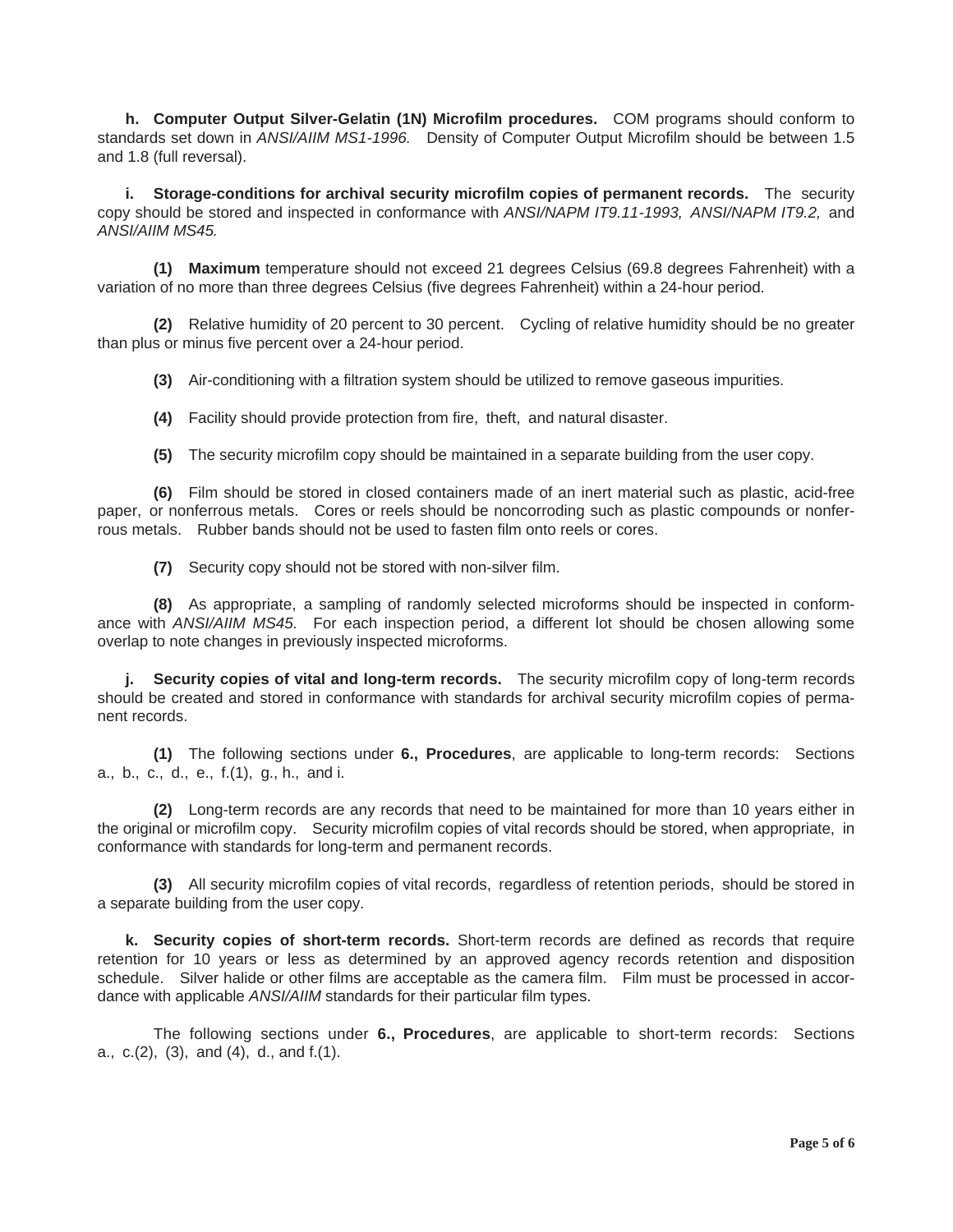**l. Reference copies of microforms.** The standards relating to the film stock, processing, use, and storage of archival security microfilm copies of permanent records do not apply to reference, user, or additional duplicate copies. These copies may be on film types other than silver-halide, safety base film but must be processed in accordance with applicable ANSI/AIIM standards for their particular film types.

Sample targets, the standard quality control log form, a suggested sequence for roll microfilm, and information on obtaining appropriate copies of government and industry standards can be obtained by contacting the:

Historical and Museum Commission

- Division of Records Administration and Image Services **•**
- State Document Image Services Center
- Telephone: 717-787-2181 **•**

OR; for U.S. Mail:

1825 Stanley Drive Harrisburg, PA 17103

# **Enclosure:**

1 – Definitions

**This directive replaces, in its entirety, Management Directive 210.8, dated June 16, 2000, which should be recycled.**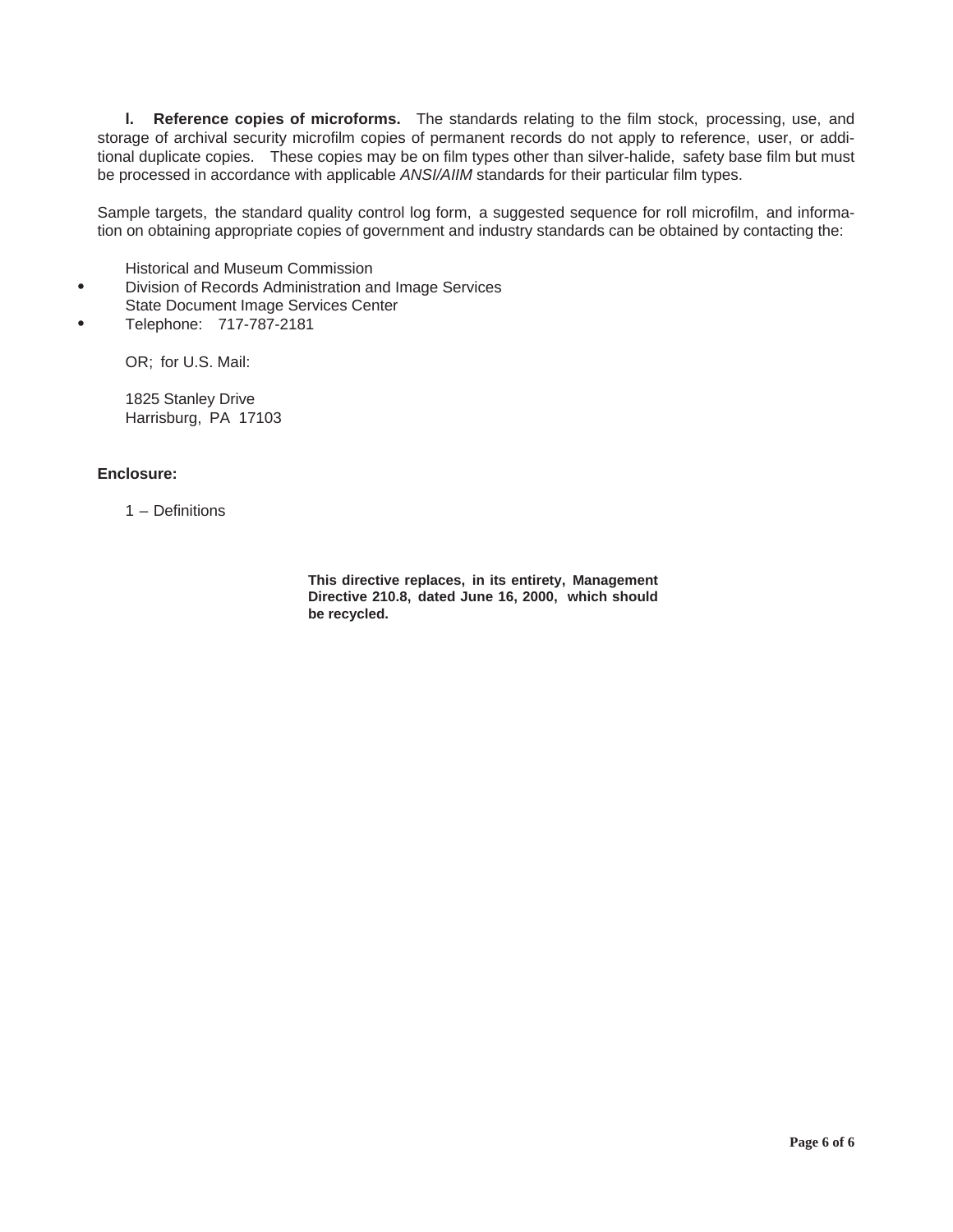# **DEFINITIONS**

**AIIM.** Association for Information and Image Management. Trade association and professional society for the micrographics, optical disk, and electronic image management markets.

**ANSI.** American National Standards Institute. ANSI is a voluntary nonprofit consensus standards organization which coordinates private sector standards activities and serves all industries and users in the United States. ANSI is the primary interface with the U.S. Government on matters relating to standards and is the recognized representative to the International Organization for Standardization (ISO).

#### **Aperture card.**

- **(1)** A card with a rectangular opening(s) specifically prepared for the mounting or insertion of microfilm.
- **(2)** A processable card of standard dimensions into which microfilm frames can be inserted.

**Archival quality.** The ability of a processed print or film to retain its original characteristics for up to 500 years (See Life Expectancy [LE] Rating). The ability to resist deterioration.

**Base.** Transparent plastic material, usually of cellulose triacetate or polyester, upon which a photographic emulsion or other material may be coated.

**Book cradle.** A device which holds a large bound book open and flat during filming with a planetary camera.

**Camera microfilm.** First generation microfilm; also called the master film.

**Camera-processor.** A device which performs both filming and processing within one unit.

**Cartridge.** A container enclosing processed microforms, designed to be inserted into readers, readerprinters, and retrieval devices. When applied to roll microfilm, it describes a single-core device.

# **Cassette.**

**(1)** A double core container enclosing processed roll microfilm, designed to be inserted into readers, reader-printers, and retrieval devices.

**(2)** A lightproof container of rigid metal or plastic containing film for daylight loading in cameras.

**(3)** A container for magnetic tape.

**Cellulose ester.** A film base composed mainly of cellulose esters of acetic, propionic, or butyric acids, or mixtures thereof.

**Cine mode.** Vertical mode.

**(1)** The arrangement of images on roll microfilm in which the lines of print or writing are perpendicular to the length of the film for horizontal script and parallel for vertical script.

**(2)** The arrangement of images on a microfiche in which the first microimage is in the top left-hand corner of the grid pattern and succeeding microimages appear in sequence from top to bottom and in columns from left to right.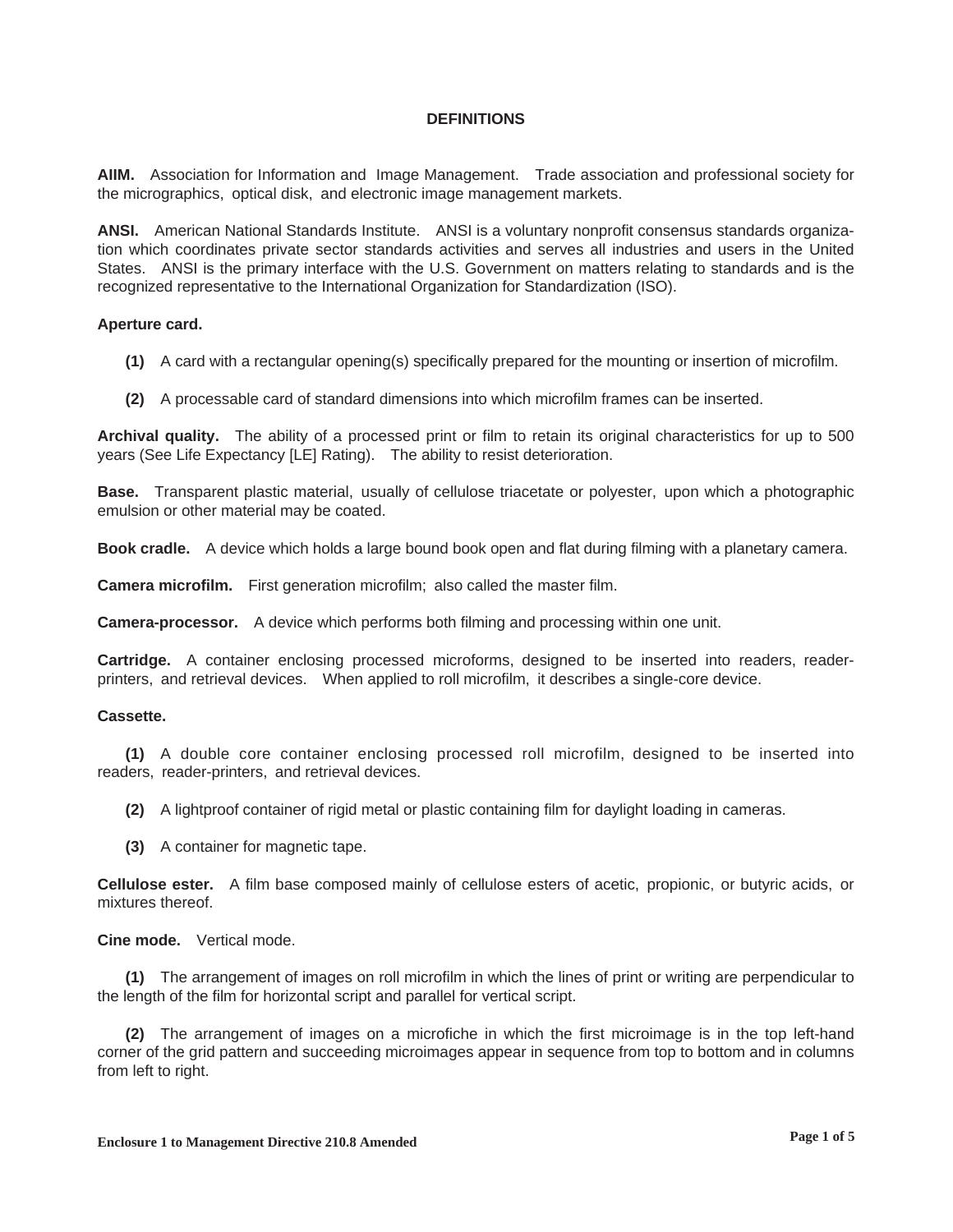### **Comic mode.** Horizontal mode.

**(1)** The arrangement of images on roll microfilm in which the lines of print or writing are parallel to the length of the film for horizontal script and perpendicular for vertical script.

**(2)** The arrangement of images on a microfiche in which the first microimage is in the top left-hand corner of the grid pattern and succeeding microimages appear in sequence from left to right and in rows from top to bottom.

**Computer-Output Microfilm (COM).** Microforms containing data produced by a recorder from computergenerated electrical signals.

**Densitometer.** A device used to measure the optical density of an image or base by measuring the amount of light reflected or transmitted.

**Density.** The light-absorbing quality of a processed photographic image.

**Diazo film.** A slow print film, sensitized by a coating of diazonium salts which, subsequent to exposure to light and development, forms an image. Diazo film generally produces nonreversed images; i.e., a positive image will produce a positive image and a negative image will produce a negative image.

**Dots per inch (dpi).** Measure of output device resolution and quality, e.g., number of pixels per inch on display device. Measures the number of dots horizontally and vertically.

**Dry-process silver film.** A nongelatin silver film that is developed by application of heat.

### **Duplicate.**

**(1)** A copy of a microform made by contact printing or by optical means.

**(2)** To make multiple copies of a document or microfilm, usually with the aid of the master film or intermediate copies.

**Emulsion.** A single- or multi-layered coating consisting of light-sensitive materials in a medium carried as a thin layer on a film base.

#### **Exposure.**

- **(1)** The act of exposing a sensitive material to light/radiant energy.
- **(2)** The time during which a sensitized material is subjected to the action of radiation.
- **(3)** The product of radiation intensity and the time during which it acts on the photo-sensitive material.

**Eye loupe (measuring magnifier).** A hand-held magnifying glass with a power of 6x to 15x.

**Generation.** One of the successive stages of photographic reproduction. The first generation is the camera film. Copies made from this first generation are second generation, etc.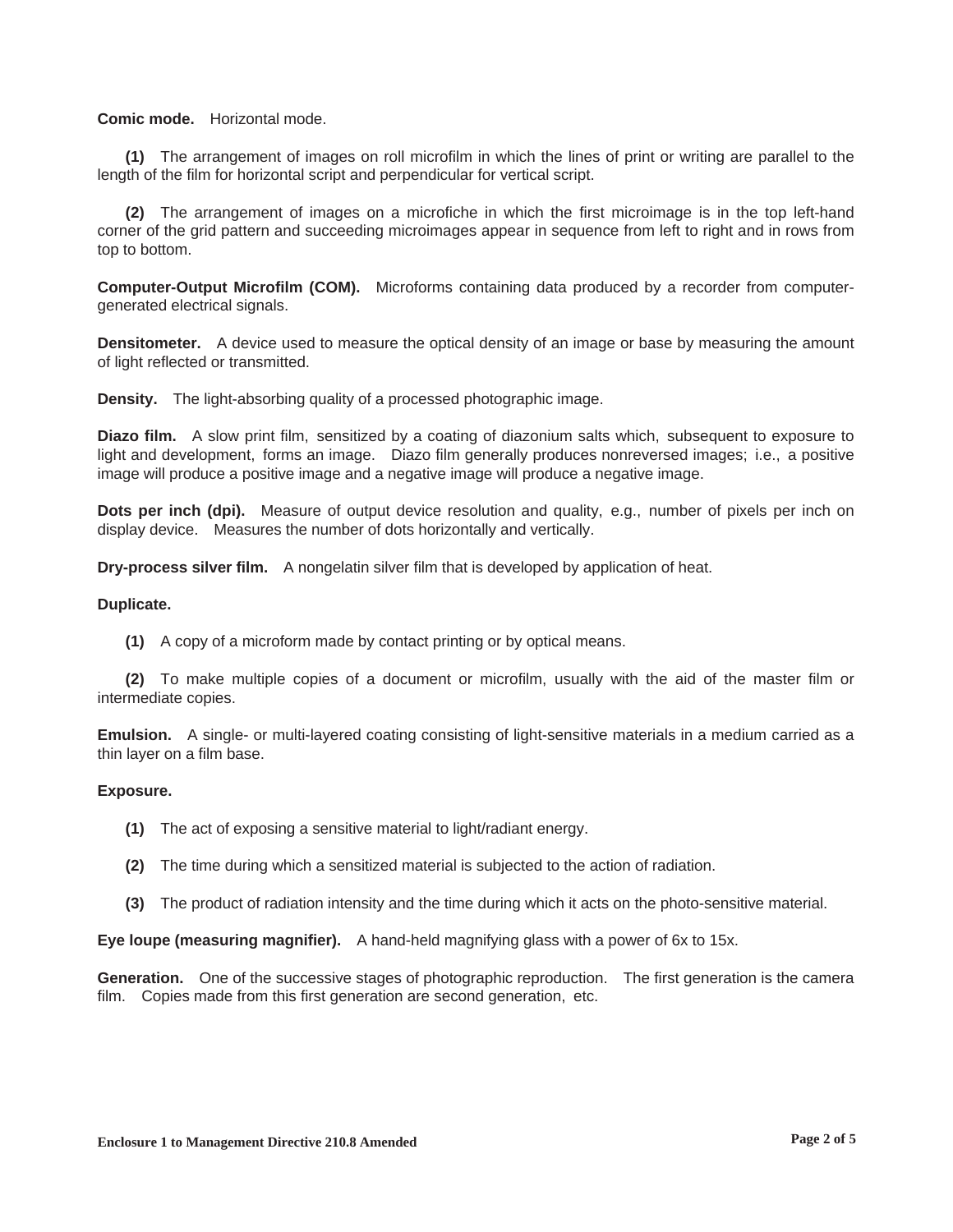# **Hardcopy.**

- **(1)** An enlarged reproduction from a microform usually on paper.
- **(2)** A printed copy of machine output in a readable form, e.g., output from a computer printer.

**Image.** A representation of information produced by light/radiant energy.

**International Organization for Standardization (ISO).** Produces standards or recommendations, including those that impact the information technology field, which are the result of free and open agreement among nations. Its purpose is to coordinate standardization efforts and encourage cooperation in economic, intellectual, technological, and scientific endeavors.

**Jacket.** A flat, transparent, plastic carrier with single or multiple film channels made to hold single or multiple microfilm images.

Life Expectancy rating (LE rating). The life expectancy of film when stored under specified storage conditions. For example, film with an LE rating of 100 would have an estimated life expectancy of 100 years when stored under recommended storage conditions.

**Light box**. A device for inspecting film that provides diffused illumination evenly dispersed over the viewing area.

**Master film.** Any film, but generally the camera microfilm, used to produce further reproductions, such as intermediates or distribution copies.

**Methylene blue.** A chemical dye formed during the testing of archival permanence of processed microimages using the methylene blue method.

**Microfiche.** A transparent sheet of film with microimages arranged in a grid pattern.

# **Microfilm.**

- **(1)** A fine-grain, high-resolution film used to record images reduced in size from the original.
- **(2)** A microform consisting of strips of film on rolls that contain multiple microimages.
- **(3)** To record microphotographs on film.

**Microform.** A form, usually film, which contains microimages.

**Micrographics.** Refers to the techniques associated with the production and handling of microfilm, microfiche, and related storage technologies based on retaining a photographic representation on film.

**NAPM.** National Association of Photographic Manufacturers, Inc.

**Negative-appearing image.** An image in which the lines and characters appear light against a dark background.

**Planetary camera.** A type of microfilm camera in which the document being photographed and the film remain in a stationary position during the exposure. The document is on a plane surface at the time of filming. Also known as a flatbed camera.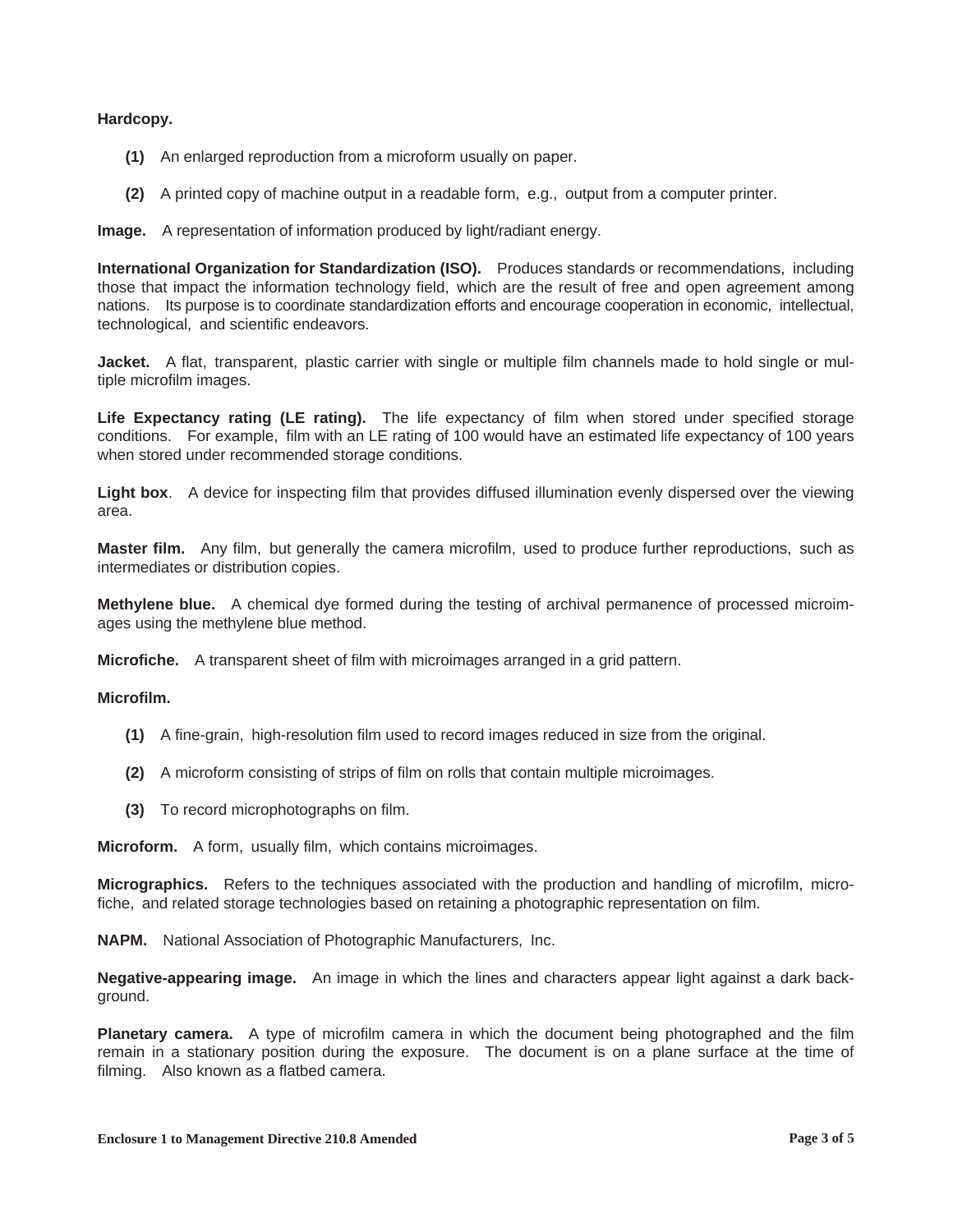**Polarity.** The change or retention of the dark to light relationship of an image, i.e., a first generation negative to a second-generation positive indicates a polarity change, while a first generation negative to a secondgeneration negative indicates the polarity is retained.

**Polyester.** A transparent plastic made from polyesters and used as a film base because of its dimensional stability, strength, resistance to tearing, and relative noninflammability.

**Positive-appearing image.** An image in which the lines and characters appear dark against a light background.

**Processing.** A series of steps involved in the treatment of exposed photographic material to make the latent image visible and ultimately usable, e.g., development, fixing, washing, and drying.

**Redox blemish.** A microspot formation on silver-gelatin type films caused by air pollution, improper packaging, or storage conditions. Synonymous with aging blemishes, measles, microspots, and red spots.

**Reduction ratio.** The relationship (ratio) between the dimensions of the original or master and the corresponding dimensions of the microimage; e.g., reduction ratio is expressed as 1:24.

**Residual thiosulfate ion.** Ammonium or sodium thiosulfate (hypo) remaining in film or paper after washing. Synonymous with residual hypo.

**Resolution.** The ability of a photographic system to record fine detail.

**Resolving power.** The numeric expression of the ability of an optical or photographic system to distinguish or separate two entities spaced close together. In micrographics, it is the product of the number of the resolution test pattern resolved in the image multiplied by the reduction and is expressed in line pairs per millimeter.

**Roll microfilm.** Microfilm that is or can be put on a reel, spool, or core.

**Rotary camera.** A type of microfilm camera that photographs documents while they are being moved by some form of transport mechanism. The document transport mechanism is connected to a film-transport mechanism, and the film also moves during exposure so there is no difference in the rate of relative movement between the film and the image of the document.

**Safety film.** A comparatively nonflammable film support (base) that meets ANSI requirements for safety film.

**Silver film.** A photographic film containing photosensitive silver compounds suspended in a suitable material. When developed, the image consists of metallic silver.

**Silver halide.** A compound of silver and one of the following elements known as halogens: chlorine, bromine, iodine, and fluorine.

**Splice.** A joint made be cementing, taping, or welding (heat splice) two pieces of film or paper together so they will function as a single piece when passing through a camera, processing machine, viewer, or other apparatus.